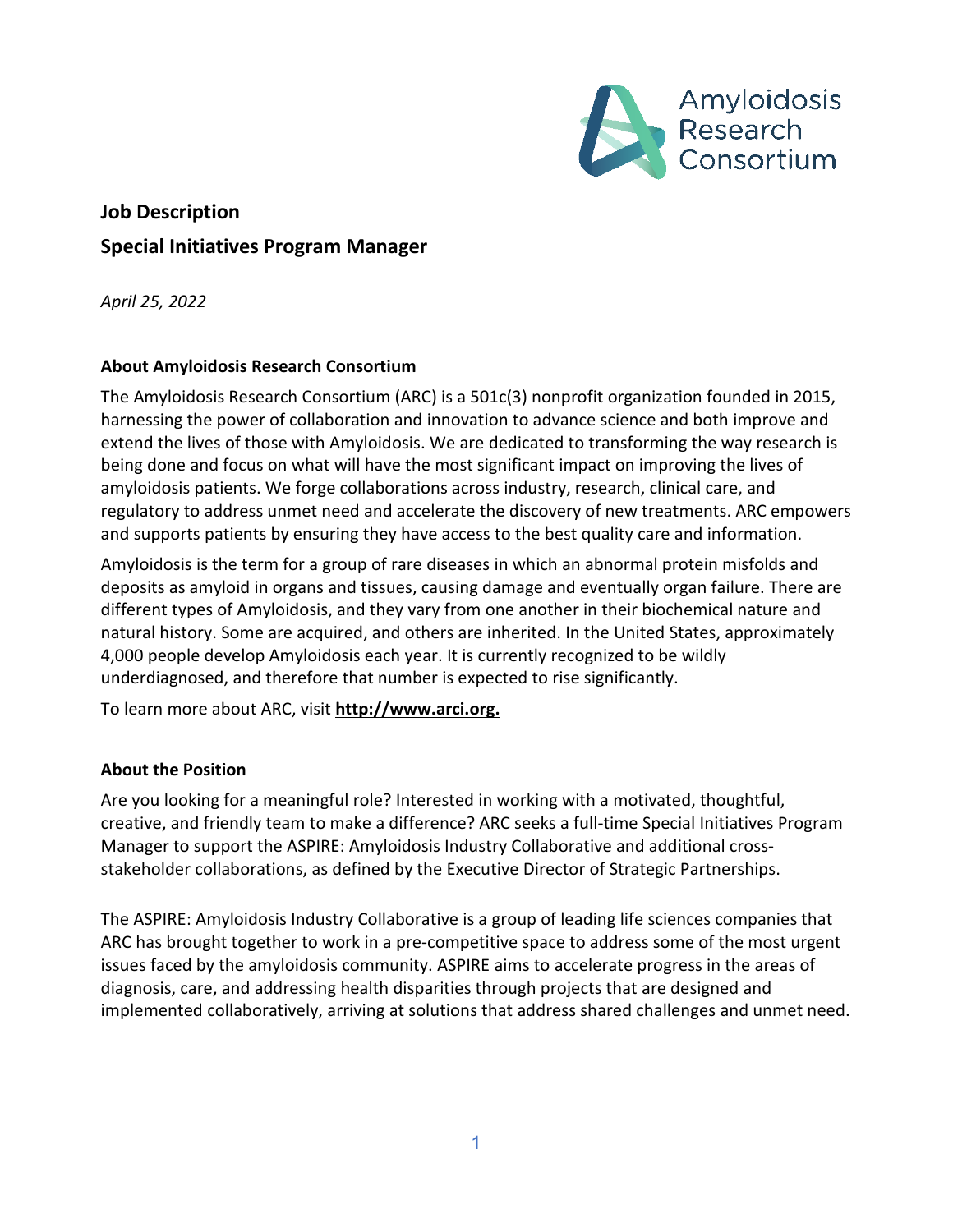

To learn more about ASPIRE, visit: **[www.arci.org/aspire/](http://www.arci.org/aspire/)**

The Special Initiatives Program Manager, reporting to the Executive Director of Strategic Partnerships, will lead and support the development and dissemination of project deliverables, provide project management, logistical, and administrative support to multiple project-specific working groups, update project plans and project management tools, coordinate member convening events, and communicate diplomatically across stakeholders.

#### **Responsibilities:**

The Special Initiatives Program Manager will be responsible for developing project plans, timelines, budgets, and step-wise action plans to get multiple projects up and running, continuously on target, and successfully completed.

- · Manages multiple projects and associated working groups.
	- Translates project concepts into timeline- and deliverable-bound project plans in collaboration with ARC staff and subject matter experts.
	- Hosts project-level meetings by preparing materials (agenda, slides), moderating discussions, completing meeting follow-up (minutes), and tracking action items between meetings.
	- Updates project management tools that track project-level milestones and timelines against committed resources and project budgets.
	- Develops project budgets, and manages financial tracking and reporting.
	- Supports the development of bi-annual project reports, in addition to supporting manuscript development and other communications, as needed.
	- Ability to assess opportunities for synergy across programs of work and develop processes that may be replicated.
- · Helps strategically position ARC as a leader in the rare disease field through the evaluation and assessment of new project ideas, opportunities, and proposals.
- · Collaborates with ARC staff members on communication efforts, including providing website and social media content, and developing quarterly reports for ARC's Board of Directors.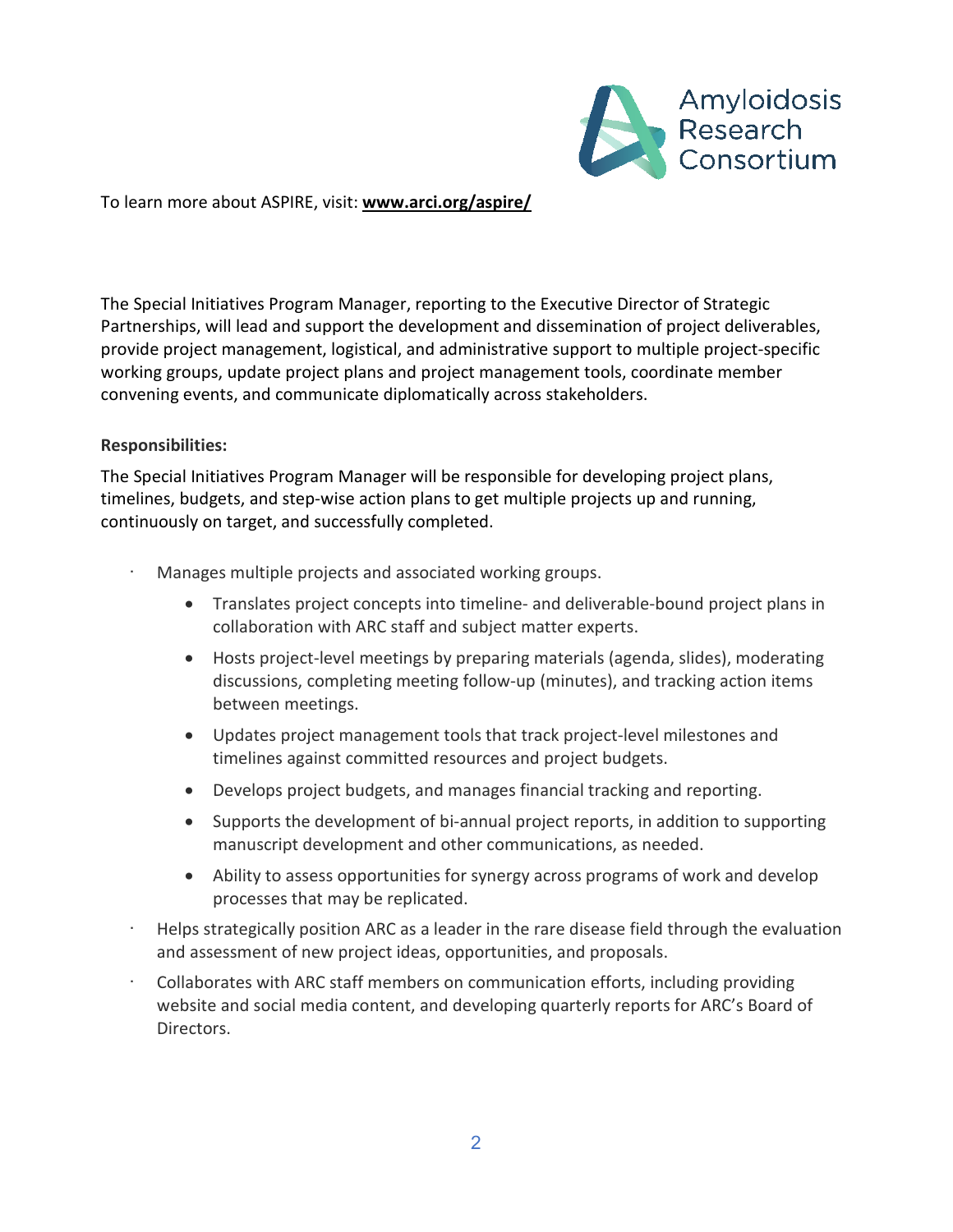

- · Stays up-to-date on news, advancements, and needs in amyloidosis diseases.
- · Leads background research efforts and presents materials clearly to leadership team.
- · Manages and coordinates all logistics for in-person and virtual meetings.
- · Ensures agreements, memberships, contacts, and all administrative elements are current and up-to-date.
- · Assumes other duties and responsibilities, as needed, that are appropriate to the position.

#### **Skills and Experience**

- Experience and demonstrated ability to balance and manage multiple priorities, projects and deadlines; ownership of the work and outcomes.
- · Highly organized, very detail-oriented, proactive and takes initiative. Ability to perform and prioritize multiple tasks, exercise good judgment, and quickly identify and resolve problems.
- · Ability to work independently and collaboratively as part of a team within a dynamic work environment that includes virtual teams.
- Strong interpersonal skills and the ability to build relationships with internal staff, external experts, and other stakeholders.
- Ability to represent the organization, in written and verbal formats, to senior leaders in industry and government in a professional manner.
- Demonstrated experience with communicating science to different audiences and through different media, including websites, emails, presentations, and publications.
- Commitment to professional development and continued learning within an organization.
- Passion for non-profits, health equity, patient engagement, and cross-sector collaboration. Ability to be flexible, compassionate, and creative, while having a sense of humor.
- · Experience utilizing MS Office, Salesforce, project management tools such as Wrike, Smartsheet, or Microsoft Project.
- Bachelor's Degree with 3+ years of experience and/or Master's Degree with equivalent experience, preferably in research, public health, rare disease, and/or life science industries.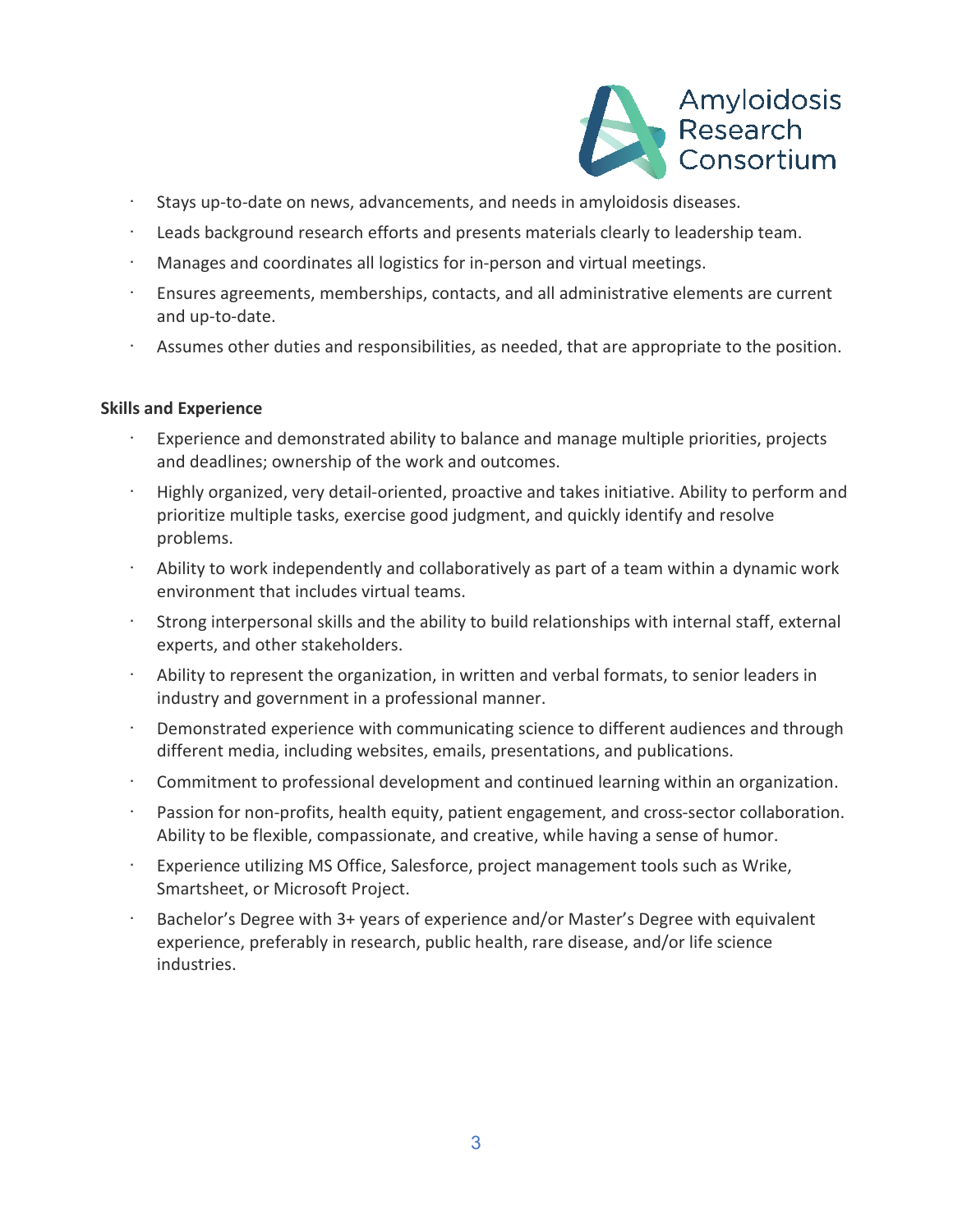

This is an exciting opportunity to work at a growing organization, with a team that values a diversity of experience and demonstrates an unwavering commitment to the amyloidosis community.

## **How To Apply**

**Applications are reviewed on a rolling basis. To apply, please send a resume, cover letter, and writing sample** to Grace Fan at **[gfan@arci.org](mailto:gfan@arci.org)**. Emails without a cover letter and writing sample will NOT be considered.

Please ensure that your resume, cover letter, and writing sample are sent as Word or PDF documents with the titles "your name cover letter", "your name CV", and "your name writing sample." Please put **"ARC Special Initiatives Program Manager – Your Name"** in the email subject line and let us know where you saw the post advertised. Thank you!

# **Additional Information**

## *Office Hours & Requirement*

This position is full-time, exempt. 40 hours per week, Monday – Friday 9-5 pm; opportunity to flex workday schedule to meet employee needs.

ARC will require that all employees are vaccinated with exceptions for medical and religious accommodations. ARC may require proof of vaccination. This role may start as a remote position but will transition to a hybrid working arrangement of 40% on-site at our Newton office. Preference given to applicants located in Greater Boston Area.

## *Interview Process*

Please note that we are currently conducting the majority of interviews and onboarding remotely and virtually. We appreciate your understanding.

# *Benefits Package*

We offer a competitive benefits package including generous paid time off, health insurance, dental, vision, Long Term Disability, Life insurance, and more.

- Paid Time Off: Generous paid time off including holidays, sick leave, and vacation time.
- Medical/Dental/Vision: We offer a full range of contributary medical plans, dental & vision plans; all coverage begins as of your start date, no waiting period for new hires.